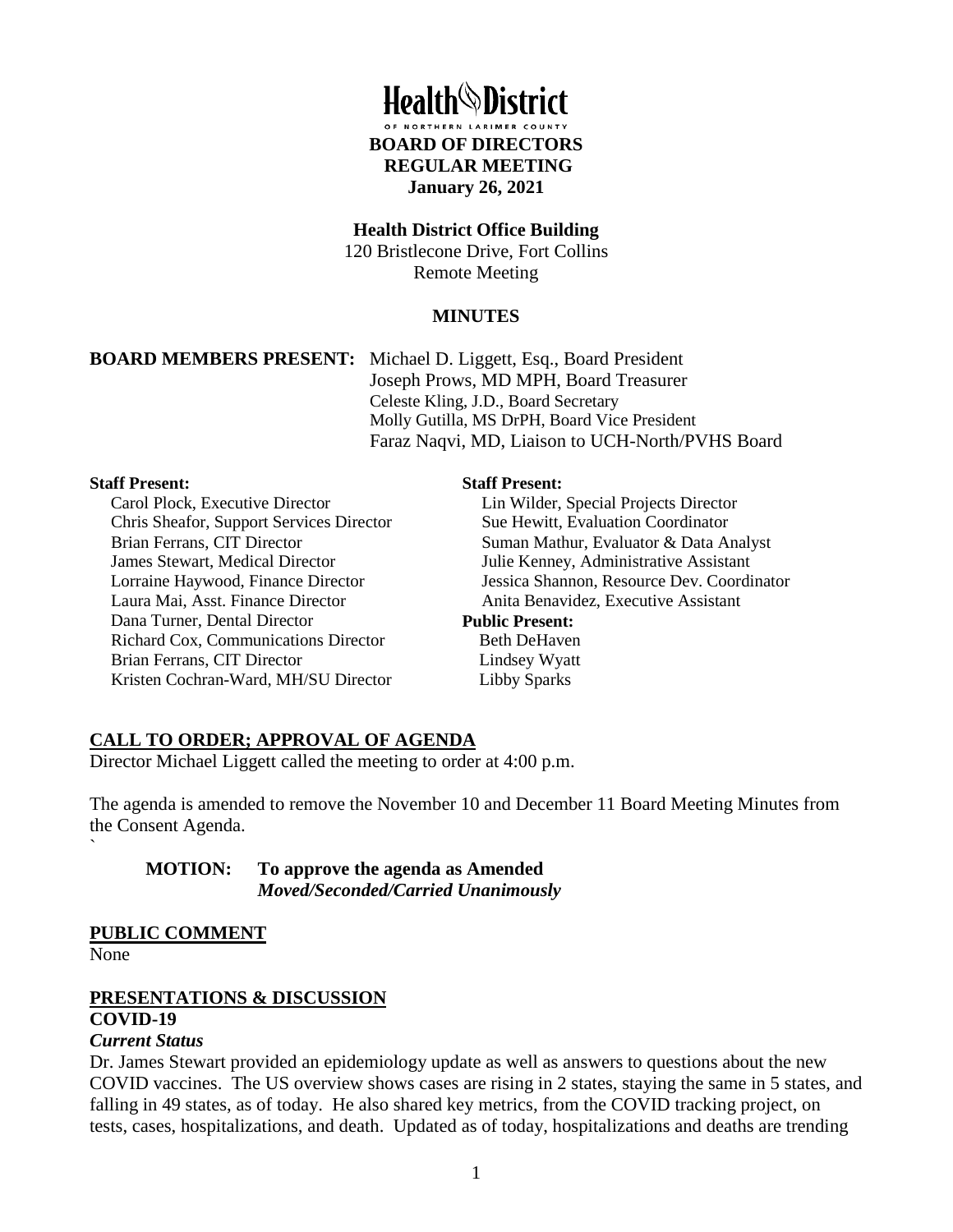down in Colorado. This follows the worst surge that Colorado has experienced, which started around Halloween, peaked in November/December, and have been coming down since. Indigenous, LatinX, and African Americans are contracting and dying from the disease at a greater rate than the white population. The Larimer County dashboard indicates that the County is trending with the rest of the state. The Dial Level sits at orange (high risk), while the test positivity rate has trended down since November. ICU and hospital beds are still available, if we see another surge. There is still a significant high risk to older people; those 65+ are seeing the highest rate of deaths, with 94% of deaths in Larimer County in that age group.

## *The COVID Vaccinations – James Stewart, MD*

Dr. Stewart shared information on the 'biggest vaccination campaign in history,' with 68M doses given in 56 countries (as of today), 24M shots in the US, 340K doses in Colorado (about 53% of the state supply), and 5.3% of the population in Larimer County. The CDPHE website identifies vaccination locations, which currently include UCHealth, Banner, Estes Park Hospital, and Associates in Family Medicine.

In a rough estimate of County vaccination, if about 30% of adults are not ready to receive the vaccine, there are about 180,000 adults left to vaccinate. One of the high priority populations is adults 70+. In Larimer County, 30% of those 70+ years have received their first dose, with the state goal to reach 70% by the end of February. 94% of those in Long Term Care Facilities have received at least their first dose.

Common questions from the community are "why should I get vaccinated?" and "are the vaccines safe?" In general, the reasons to promote widespread community vaccination are to protect yourself and your family, help stop spread in the community, return to "normal" society, and set the example for others.

There is exciting new technology that has allowed the more rapid development of vaccines, which are required to get us to herd immunity so that we can get out of this situation. In general, those who can, should get vaccinated (some should have conversations with their provider). Determining safety is the priority of vaccine trials, and results in COVID-19 vaccine trials of both Pfizer and Moderna vaccines with 30-50,000 participants (far more than prior trials) have demonstrated both effectiveness and safety. Both vaccines were approved by independent advisory committees for the FDA and CDC and no steps in determining safety were skipped. The diversity of trial participants was representative of the population breakdown. Both vaccines have 94-95% efficacy in preventing infection and about a 98% efficacy in preventing severe COVID-19.

Factors that contributed to the speedy development of these vaccines include the massive global effort with nearly unlimited resources, large volunteer pools, and prior work on vaccines for SARS (2003) and MERS (2012). The mRNA (messenger RNA) approach, the method through which the Pfizer and Moderna vaccines work, has been effectively used for cancer and HIV treatment for the last 10 years. Both vaccines require a second dose  $3-4$  weeks after the first. Full protection occurs  $1-2$  weeks after the second dose. The longevity of protection is still unknown, although natural immunity following infection lasts for months. Some people will experience side effects from the vaccine (fatigue and headache are most common), which generally dissipate in 24-48 hours. Accurate information on the vaccines can be found on the CDC website. Vaccines are the safest, most effective way to control the COVID-19 pandemic.

A board question was when vaccine rollouts might occur for special populations, for example teachers. The state has been reassuring education and teachers that they will be prioritized in one of the next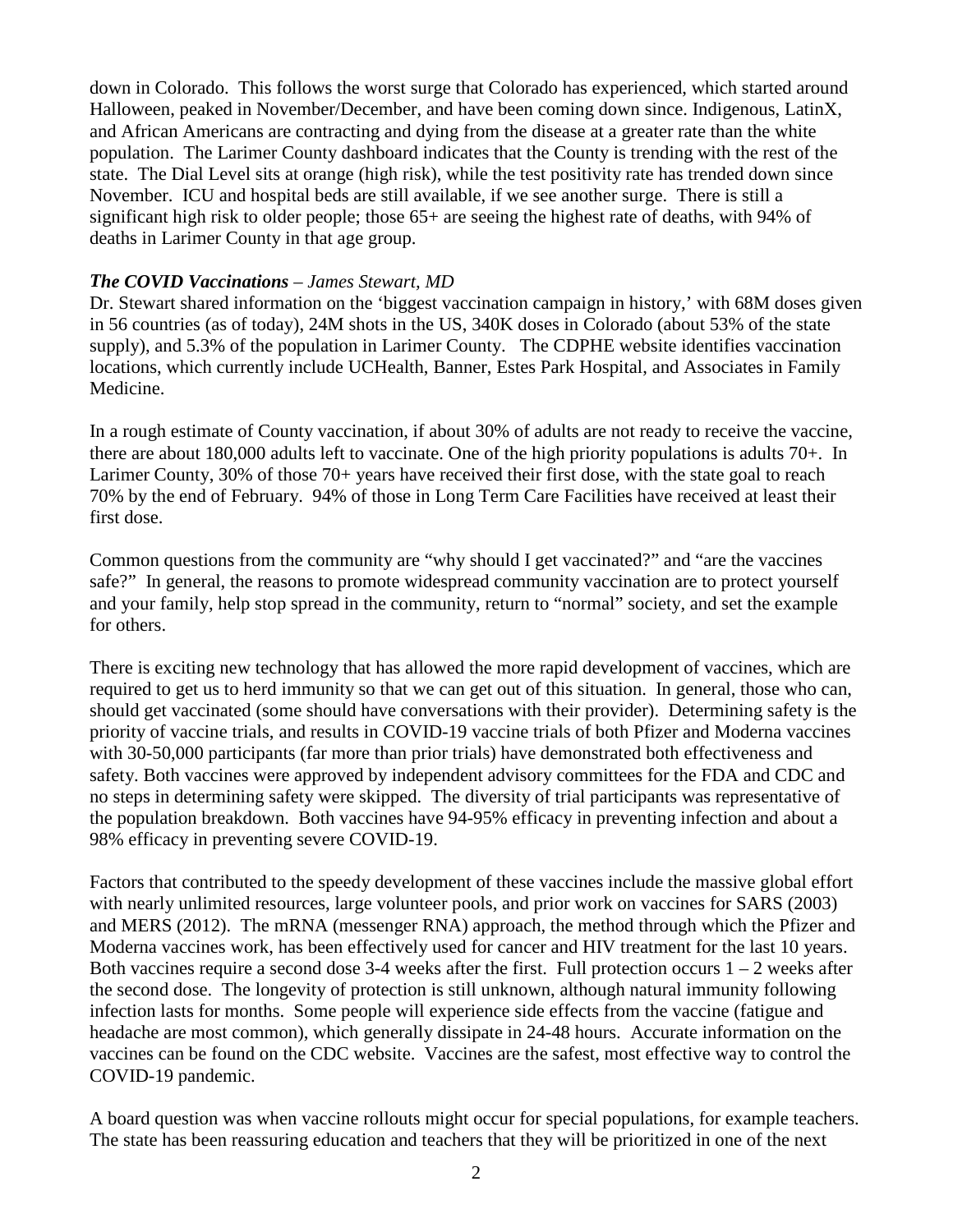vaccine phases, but we don't have a timeline yet. One recent study indicated that, in a rural Wisconsin school district, children in schools were complying with wearing masks and were not found to be a major factor in community spread. Larimer County Department of Public Health is working with schools on vaccination planning.

Another question related to what the 95% efficacy rate indicates. Data shows that the mRNA vaccines provide 94-95% protection against **any** COVID infection, so anyone getting the vaccination is 94-95% less likely to become infected than those who have not received the vaccine. However, that means that 5% still could become infected.

# **Update: COVID and the Health District**

## *Isolation/Recovery, and Quarantine (IRQ) Site*

Ms. Plock provided an update on the IRQ site, which was moved to a hotel in Loveland in response to the huge spike in homeless cases in early to mid-December. The Myrtle site wasn't large enough and the configuration (infected and quarantined, different genders) has an impact on the number who can be served served. The Loveland IRQ site experienced some days with 25 people or more, and others with just a handful. A continuing challenge is providing isolation and recovery to those who are discharged from hospitals, and who have substance use issues needing detox. Staff has been working directly with the hospitals and with Dr. Lesley Brooks at SummitStone and NoCo Health Alliance to on communication, protocols, medications, and consultation for those experiencing addiction. Health District staff continue to be incredibly dedicated – working odd and long hours. The Loveland site closes on February 12, and the IRQ will be moved back to the Myrtle site. Ms. Plock is relieved to report that all of the Health District staff supporting the IRQ have received the first dose of the vaccine. The Myrtle site is planned to be retained throughout the year until herd immunity is effective, with a lease through June and month-to-month rental after that.

## *Health District and COVID Vaccinations*

In the later part of December, the Health District received a request from the State to become a vaccine provider. There have been a multitude of steps in preparation, including obtaining the necessary refrigeration and other equipment for handling of the vaccine. With an updated refrigerator/freezer delivered last Friday, the Health District was finally able to apply yesterday and has already received approval. There is a very dedicated team of people figuring out what a clinic would look like at our site and/or a larger community clinic. We anticipate maybe being able to begin providing vaccinations the week after next. Staff is working with both Salud and SummitStone, as well as recruiting volunteers (largely retired MDs). Staff training is underway. Salud anticipates receiving larger amounts of vaccine making it possible for them to do larger clinics, and our staff may assist in those. Flexibility continues to be the philosophy needed in order to prepare for and participate in vaccine distribution..

## *Other*

A little over 50% of the staff has been invited to get vaccinated from three difference access points, all with small windows of opportunity. Priorities have been those staff supporting the IRQ, Integrated Care (within primary care clinics) and Dental staff, as well as those who will be vaccinating or vaccination clinic staff. The next priority are public facing services best done in person, which includes some of the Mental Health Connections/CAYAC providers. The rest of staff will need to wait until the proper priority phases come around. Dr. Prows noted that, at some point, Associates in Family Medicine will be receiving much larger shipments of the vaccine, and there may be opportunities for working together on staffing larger clinics.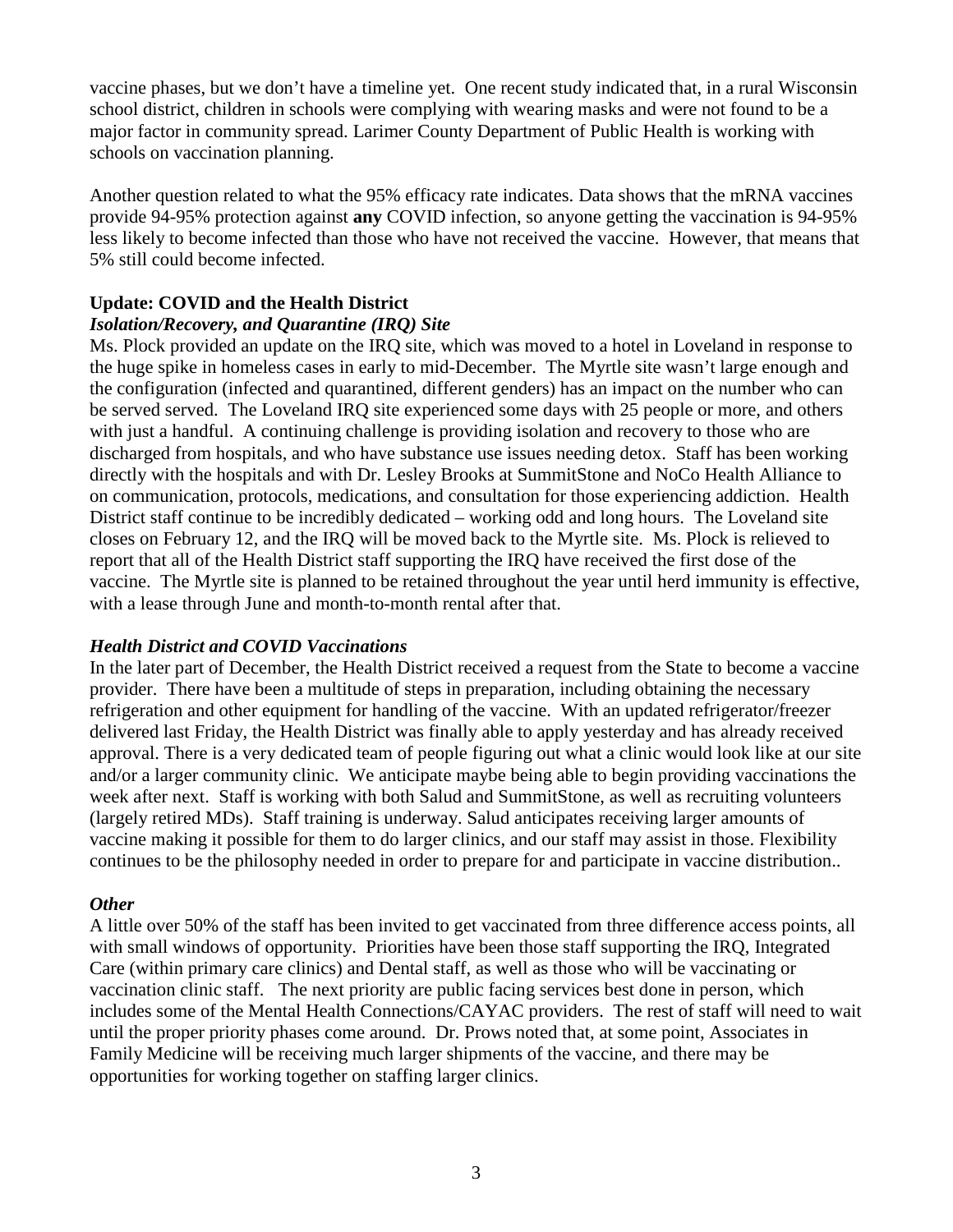# **BOARD ACTION**

#### **Amendments to Personnel Policies –** Carol Plock, Lorraine Haywood, Lin Wilder *Paid Time Off: Changes Required by New State Law: Ratification*

Ms. Plock explained that Health District leadership has reviewed Paid Time Off policies related to the new Colorado Healthy Families and Workplaces Act (HFWA). The HFWA requires that our organization provide paid sick leave. The Health District already provides flexible paid time off for benefitted employees in an amount that exceeds the requirement, but it will need to be tracked differently. Although the HD does not currently differentiate between vacation and sick time, employees will now be required to code sick time off differently, using the state definition of sick leave as a guide. Those who are not in benefitted positions (those who work under 20 hours/week, or are in PRN or temporary status) will now accumulate paid sick leave. Paid sick leave for nonbenefitted employees will accrue at the rate of 1 hour for every 30 hours worked. The Act also added a requirement of 80 hours additional paid time off for qualifying public health emergencies. The changes had to be implemented on January 1, so Board President Mike Liggett, gave approval, which now requires board ratification.

# **MOTION: To ratify the Amendments to Section 400, Leave Policies, of the Employee Handbook, to reflect the paid leave policy changes as required by the HFWA, outlined in the memo and policy changes included in the packet).**

*Moved/Seconded/Carried Unanimously* 

## *Consideration of Increases in Paid Time Off*

Carol Plock stated that Health District leadership has reviewed current PTO policies (for benefitted employees), including a comparison with peer organizations. Currently employees earn PTO at the rate of 1 day/month in the first year; 1.5 days/month in the second year; and 2 days/month at the third year and beyond. This review brought some things to light: (1) a new employee has to wait to accrue time off, which may lead to an inclination to come to work sick; (2) in the first year of service, PTO is below the levels of most of our peer organizations; (3) our employees do benefit from a significant increase in accrual of time off at the beginning of year two, and at the start of year three, and (4) in Year 20, annual accruals earned by Health District employees falls well below peer organizations. Lin Wilder reviewed data on the percent of employees in various categories and estimated productivity and financial impact, which were minimal.

Staff recommendation is to provide two additional days of PTO at the beginning of employment; and also to allocate two extra days, one time only, for current employees who have worked less than one year. In addition, staff recommend that those employees who have reached at least 15 years' service would begin accruing an additional 2 days of PTO accumulation per year. Board questions in included where the funds would come from, and whether a cap on total PTO accumulation needed to be added. Funds to cover the financial burden are minimal, and will come from unspent personnel costs in the first year, and be included in ongoing budgets in future years. The current cap on accumulation of PTO is 200 hours (accumulated time after that goes into an emergency paid time off bank, to be used only in emergencies), and that limit would not change.

**MOTION: To modify current PTO policies to: 1) provide two additional days of PTO at the beginning of employment; 2) one time only, allocate two extra days in 2021 for current employees who have worked less than one year; and 3) those who have reached at least 15 years' service will begin accruing an additional 2 days of PTO per year, starting in 2021.** 

*Moved/Seconded/Carried Unanimously*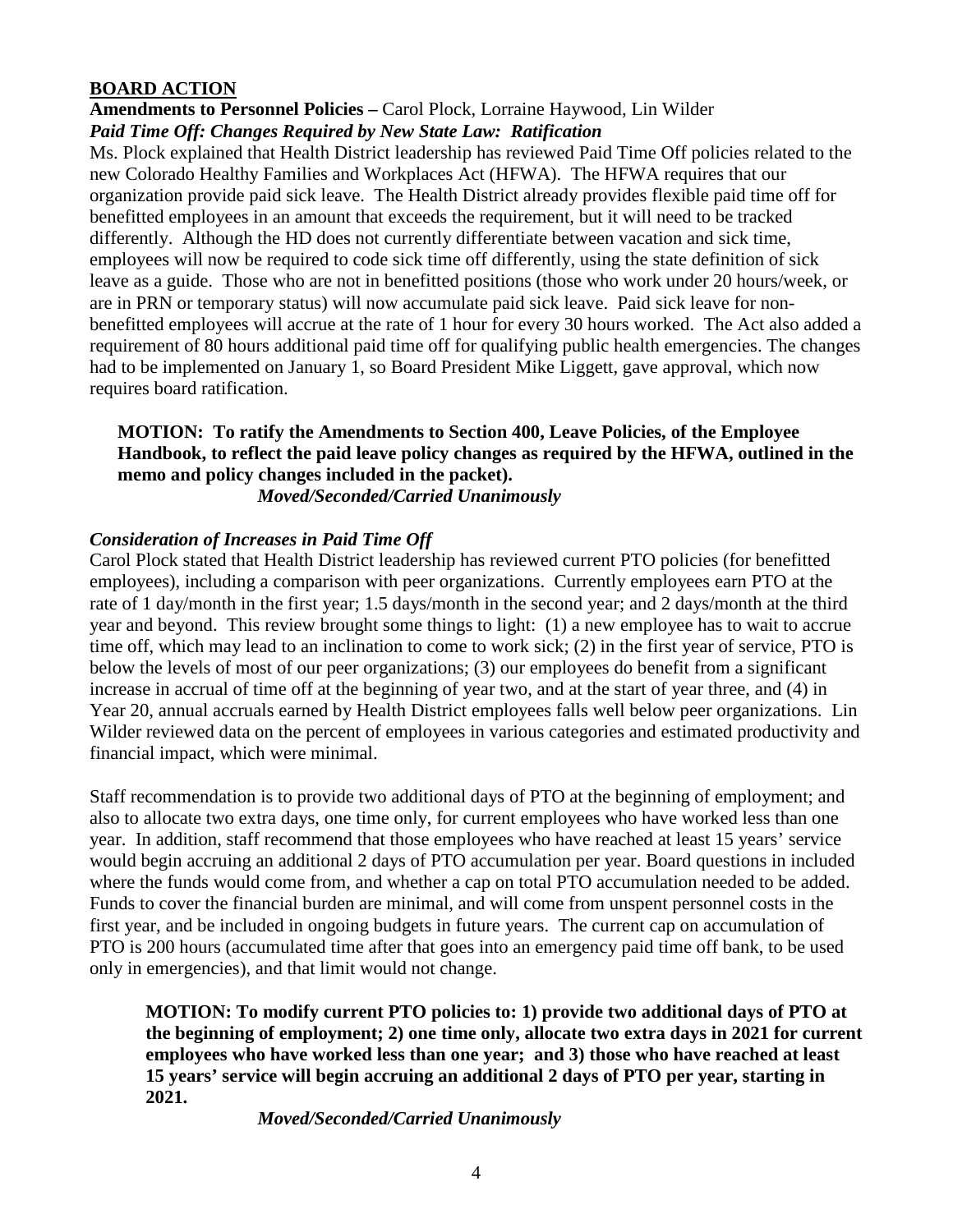# **PRESENTATION, DISCUSSION, POSSIBLE BOARD ACTION**

# **Policy Update**

# *State Legislation*

With a short, 3 day initial legislative session opening due to high levels of COVID, legislators passed just required bills, which included fixing some language on bills from 2020, and updates for different types of providers to be vaccinators for COVID-19, etc. They hope to reconvene the session February 16, and a full 120-day session is expected. The Budget will be the key priority for the session, including supplemental requests, the Long Bill (the budget) – which addresses the general fund (the part of the budget over which the legislature has complete control; it is less than ½ of the state's budget), the general fund reserve (which the legislature is required to set aside; it is built up during good years, and spent down during bad), the marijuana tax cash fund, and the budget stabilization factor.

The reserve is intended to be at 7.25% of discretionary expenses but was reduced to 3.07% and again to 2.86% of current budget. Legislators have access to the Marijuana Tax Cash Fund; there are guidelines on how funds should be spent, but they have some discretion. The Budget Stabilization Factor (also known as the negative factor) will impact school districts, likely driving a state school fund shortfall. Under Amendment 23, the state has to increase state school funding by the rate of inflation and enrollment but the Budget Stabilization Factor cuts those dollars by a percentage. Some of the funding cuts initially made in the 2020 fiscal year may be returned, although legislators may also want new programs rather than a simple return of funding to programs that were cut. Ms. Williams anticipates a very active session, with about 300 bills likely to be introduced on Day 1.

# *Federal Policy*

Biden's American Rescue Plan includes a large list of items, totaling \$1.9T. Some key parts: A national vaccination program; funds 100,000 public health workers, reinstates and expands emergency sick leave and EFMLA to 15 weeks as well as reimbursement to local governments for costs of leave; raising the minimum wage to \$15/hr.; extending the foreclosure and eviction moratorium to end of 2021; extension of the 15% SNAP benefit increase; child care stabilization fund; \$1400 stimulus checks; tax credits to help cover cost of child care; subsidizing COBRA until September; an expansion and increased value of the Premium Tax Credit; and expanded access to behavioral health services through SAMHSA. The Biden administration actions include regulation rollbacks, new regulations, and executive orders (including things that will impact the ACA and health insurance).

The Board agreed to add a May 11 Special Board Meeting in the event that the Colorado session does run the full 120-days.

# **BRIEF UPDATES & REPORTS**

## *Executive Director Updates*

Ms. Plock provided some quick snapshots: Life is changing every minute with vaccinations; purchase of the Mulberry building closed earlier this month, and Chris Sheafor has been very busy creating new leases with tenants, working on initial repairs, etc; vaccination preparation has taken considerable effort (the front desk staff at the 120 building will be very involved). Open enrollment ended December 15. Staff assisted fewer people than expected as Medicaid rolls keep climbing in Larimer County. The team had to deal with state technical challenges that created glitches in the open enrollment process.

Given the mix of employee vaccination status, leadership has started thinking about the processes for staff to return to the offices. Initial focus is on Connections and CAYAC – to reinstate their in-person sessions. There are currently no plans to open all of the Health District offices.